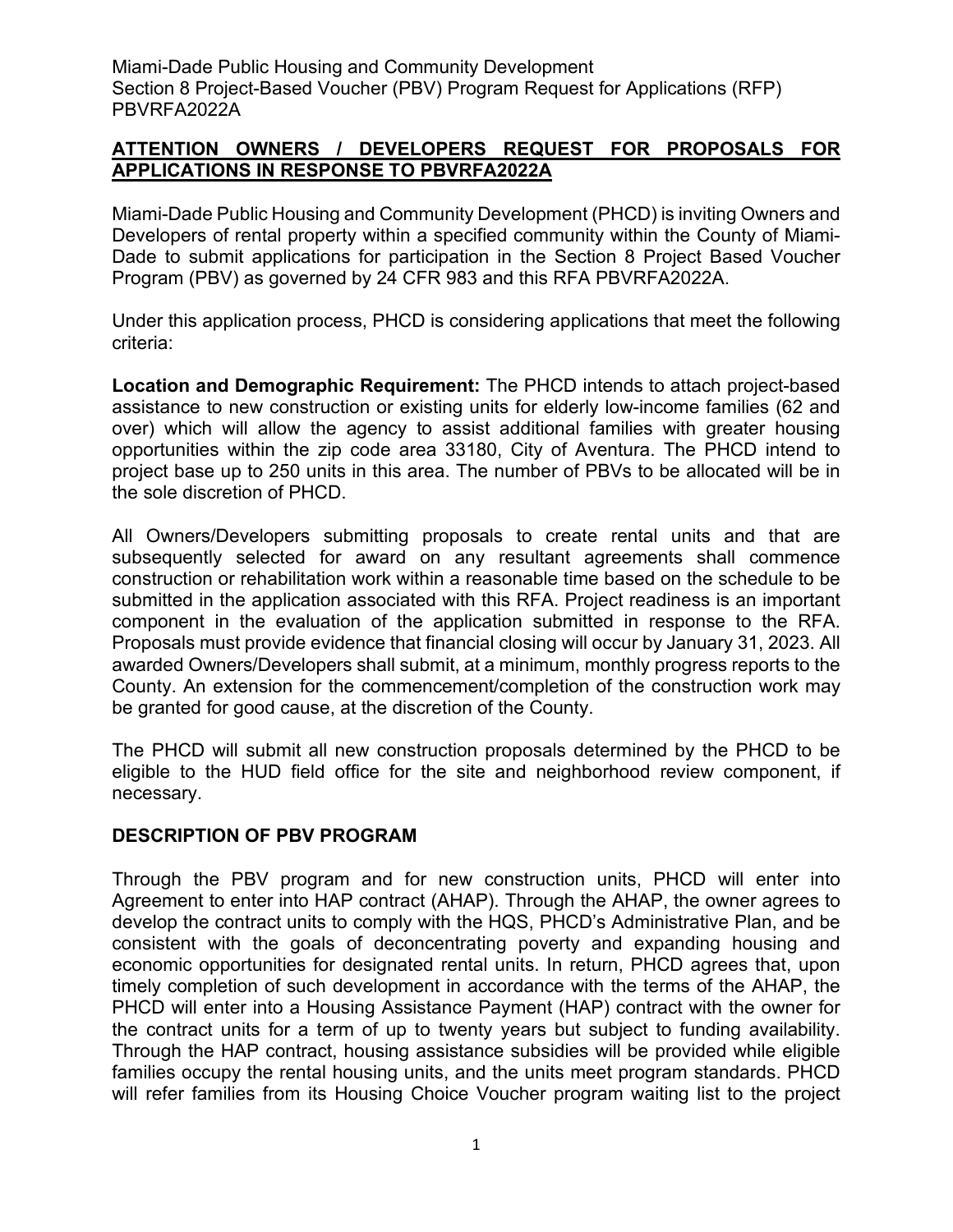owner to fill vacant units. PHCD's published subsidy standards in the Administrative Plan will determine the appropriate unit size for the family size and composition. The owner is then responsible for screening the family referred by PHCD for suitability of occupancy based on the owner's policies.

PHCD may authorize PBV assistance for both existing housing units that comply with Housing Quality Standards and rehabilitated or newly constructed housing units (units rehabilitated or developed pursuant to an agreement for use in the PBV program).

Under the PBV regulations, Project-Based Vouchers can be attached to PHCD-owned units, including units owned by PHCD; however, all proposals submitted for PHCD units must be approved by HUD, or an independent entity selected by HUD. Certain types of housing units and/or developments are not eligible for PBV assistance including:

- Shared housing;
- Units on the grounds of a penal, reformatory, medical, mental, or similar public or private institution;
- Nursing homes or facilities providing continuous psychiatric, medical, nursing service, board and care, or intermediate care. However, PHCD may approve assistance for a dwelling unit in an assisted living facility that provides home health care service such as nursing and therapy for residents of the housing;
- Units that are owned or controlled by an educational institution or its affiliate and designed for occupancy by the students of the institution;
- Manufactured homes;
- Cooperative housing;
- Transitional housing;
- Owner-occupied housing units:
- Units occupied by an ineligible family at the time of proposal submission or prior to execution of the Housing Assistance Payment (HAP) contract; subsidized housing unit types determined ineligible in accordance with HUD regulations. These include, but are not limited to, public housing units; units subsidized with any other form of Section 8 assistance; units subsidized with any governmental subsidy that covers all or part of the operating costs of the housing; units subsidized with rental assistance under Section 236, Section 521 or Section 101; units subsidized with Section 202 including supportive housing for the elderly; units subsidized under Section 811; units subsidized with any form of tenant-based rental assistance as defined at 24 CFR 982.1(b)(2) including units subsidized with such assistance under the HOME program; and, units with any other duplicative federal, state or local housing subsidy as determined by HUD or PHCD. Prohibition against assistance for owner-occupied unit. The PHA may not attach or pay PBV assistance for a unit occupied by an owner of the housing. (d) Prohibition against selecting unit occupied by an ineligible family. Before a PHA selects a specific unit to which assistance is to be attached, the PHA must determine whether the unit is occupied and, if occupied, whether the unit's occupants are eligible for assistance.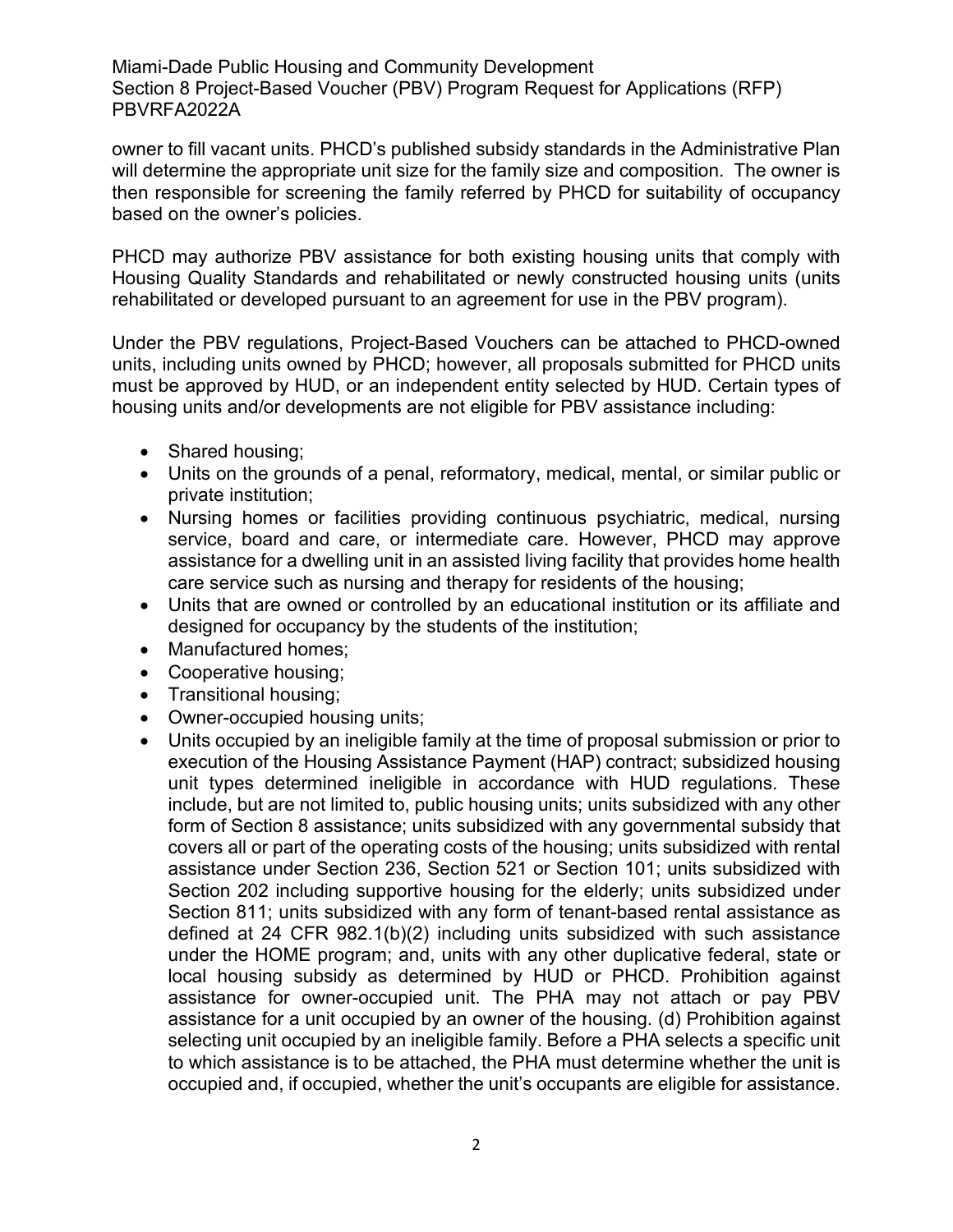The PHA must not select or enter into an agreement or HAP contract for a unit occupied by a family ineligible for participation in the PBV program.

The number of PBV assisted units in the building cannot generally exceed the greater of 25 units or 25 percent (25%) of the total number of dwelling units in the building, except as provided by regulation. Notwithstanding this provision, exceptions to the project cap include units in a building that are specifically made available for "qualifying families" that are elderly or projects that make supportive services available to all PBV assisted families. Although not all families receiving such assistance need to accept and/or receive supportive services that are made available.

Projects selected for PBV assistance must comply with the provisions of 24 CFR 983, including but not limited to:

- Consistent with the goal of deconcentrating of poverty and expanding housing and economic opportunities, consistent with the PHCD's PHA Plan and Administrative Plan.
- In full compliance with the applicable laws regarding non-discrimination and accessibility requirements.
- Comply with regulations a 24 CFR 983 and PHCD's administrative plan.
- In compliance with Housing Quality Standards (HQS) or any successor standard that is implemented by HUD.

Activities under the PBV program are subject to HUD environmental regulations and may be subject to review under the National Environmental Policy Act by local authorities.

The owner must agree to develop the contract units to comply with HQS. PHCD may elect to establish additional requirements for quality, architecture, or design of PBV housing, over and above the HQS. Specific requirements shall be reviewed agreed to by the owner and PHCD in the AHAP. The owner and the owner's contractors and subcontractors must comply with all applicable State and Federal labor relations laws and regulations, federal equal employment opportunity requirements and HUD's implementing regulation.

During the course of the tenant's lease, the owner may not terminate the lease without good cause. "Good cause" does not include a business or economic reason or desire to use the unit for an individual, family, or non-residential rental purpose. Upon expiration of the lease the owner may: renew the lease; refuse to renew the lease for good cause; refuse to renew the lease without good cause.

The amount of the rent to owner is determined in accordance with HUD regulations. Except for certain tax credit units, the rent to owner including utility allowances must not exceed the lowest of:

• An amount determined by PHCD, not to exceed 105 percent of the applicable fair market rent (FMR) for the unit bedroom size including any applicable tenant-paid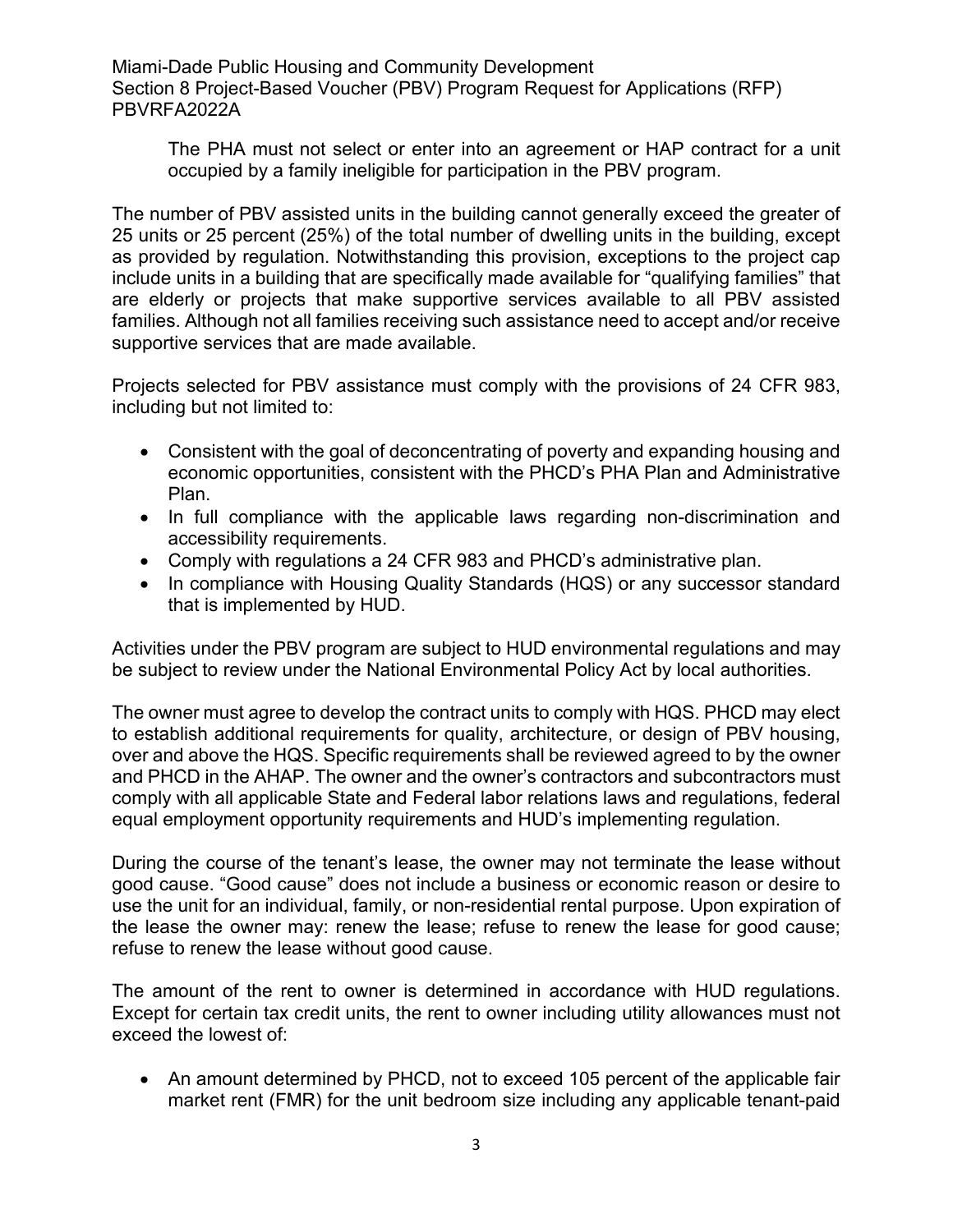utility allowance. However, at its discretion PHCD may consider allowable rent at 110 percent of the applicable FMR, should circumstances warrant subsequent to proposal submission and subject to HUD approval.

- The reasonable rent; or
- The rent requested by owner.

The owner must evaluate and request rents for the project. However, an independent reasonable rent study will be prepared by PHCD to determine that the rents requested are reasonable.

| <b>Unit Size</b> | HUD's                  | 105% FMR |
|------------------|------------------------|----------|
| (Number of       | 2022 Fair Market       |          |
| Bedrooms)        | <b>Rent for Miami-</b> |          |
|                  | Dade                   |          |
|                  | \$1,162                | \$1,220  |
|                  | \$1,332                | \$1,398  |
| 2                | \$1,672                | \$1,755  |
| 3                | \$2,220                | \$2,331  |
|                  | \$2,631                | \$2,762  |

### **Current local Fair Market Rents for Determining rents are:**

PHCD's utility allowances are attached as an exhibit to this RFA. (Exhibit II)

The total rent to the owner for PBV assisted units consists of the tenant rent (the portion of the rent to owner paid by the family) and the rental assistance paid by PHCD in accordance with the contract with the owner. PHCD determines the tenant rent in accordance with HUD requirements.

### **SUBMISSION REQUIREMENTS**

Describe your experience as a developer, all submissions for a proposal PBVRFA2022A must be in the form of exhibits.

1. PHCD Application Form

Please follow the instruction on the PHCD Application Form when completing the following exhibits:

- 1. Financial Information and Project Readiness as defined on page 1 of PBVRFA2022A
- 2. Evidence of Property Management Experience
- 3. Information on Supportive Services (if required)
- 4. Tenant selection criteria and plan

### **APPLICATION REVIEW PANEL**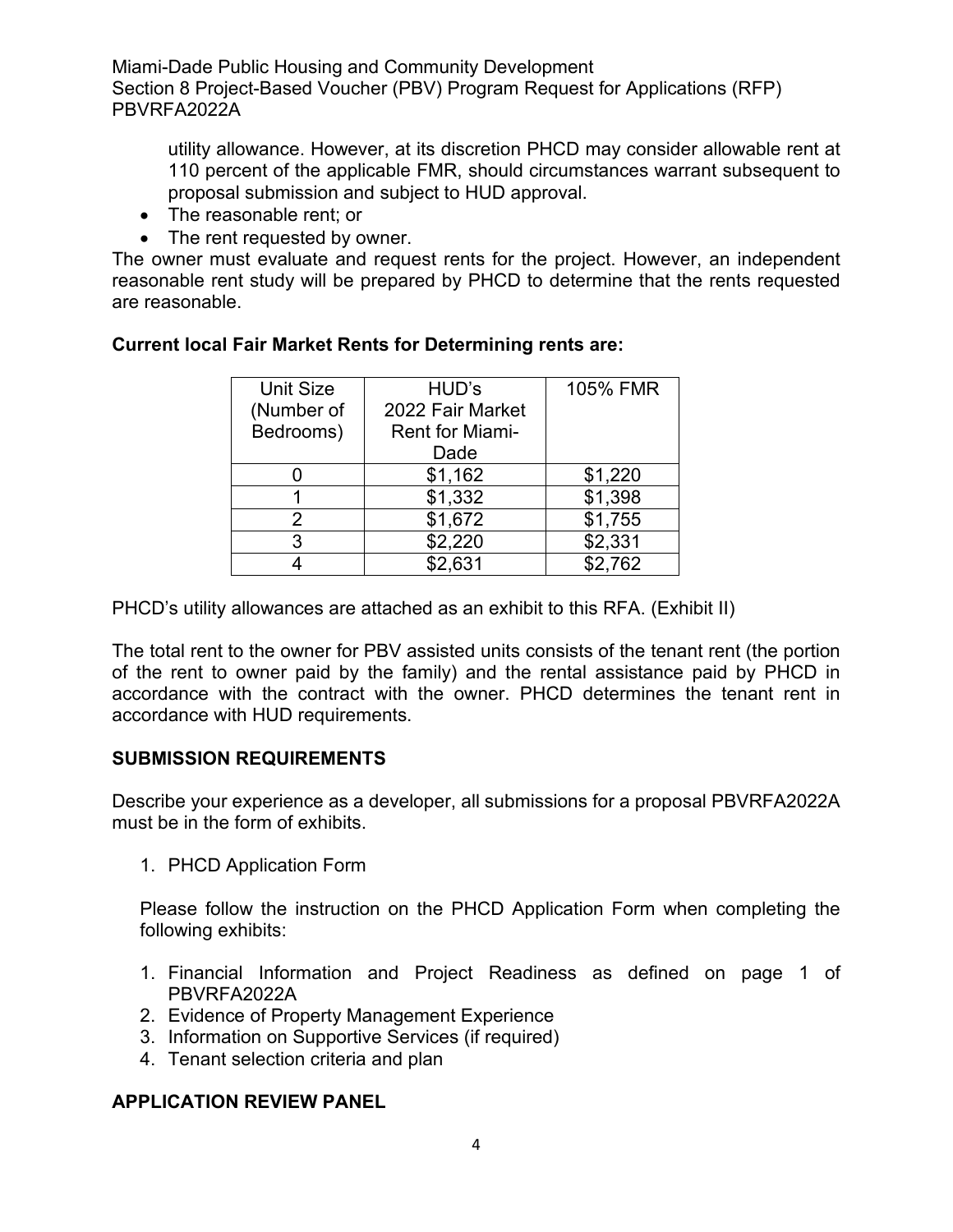PHCD's Director will appoint a PBV Selection Panel to review, evaluate, rank and select the application according to the criteria described herein.

# **APPLICATION REVIEW**

The PHCD will review and evaluate all responsive applications submitted. If there are PHCD owned or controlled units being considered, the PHCD will forward applications to HUD for review and approval. Before selecting units, the PHCD will determine that each application is responsive to and in compliance with the PHCD's written selection criteria and procedures, and in conformity with HUD program regulations and requirements, including the following items:

- Evidence of site control.
- Certification that the owner and other project principles are not on the U.S. General Services Administration list of parties excluded from Federal procurement and nonprocurement programs.
- Proposed initial gross rents must not exceed 105% of the applicable Fair Market Rent including any applicable allowance for tenant-paid utilities for the size of the unit.
- Description of units.
- Property must meet eligibility requirements under 24 CFR Part 983 as well as applicable provisions of the Notice PIH 2017-21 (Housing Opportunity Through Modernization Act of 2016 (HOTMA).
- Description of other subsidies awarded or expected to be awarded.
- A fully funded Relocation Plan (if applicable) in accordance with the requirements of the Uniform Relocation Assistance and Real Property Acquisition Policies Act of 1970 (URA).
- No construction has begun, as evidenced by PHCD inspection.

If a project does not meet the requirements indicated above, it will be designated nonresponsive. A notice mailed to the applicant will identify the disqualifying factor.

Proposals that meet the requirements will be evaluated and ranked by the PHCD panel. An PHCD ranking list will be prepared according to the points awarded to each proposal. The PHCD may, at its discretion, select one or more of the proposals submitted, or none of the proposals submitted.

The PHCD reserves the right to reject any or all proposals, to waive any informalities in the RFA process, or to terminate the RFA process at any time, if deemed by the PHCD to be in its best interests. The PHCD reserves the right to reject and not consider any proposal that does not meet the requirements of this RFA, including but not necessarily limited to incomplete proposals and/or proposals offering alternate or non-requested services.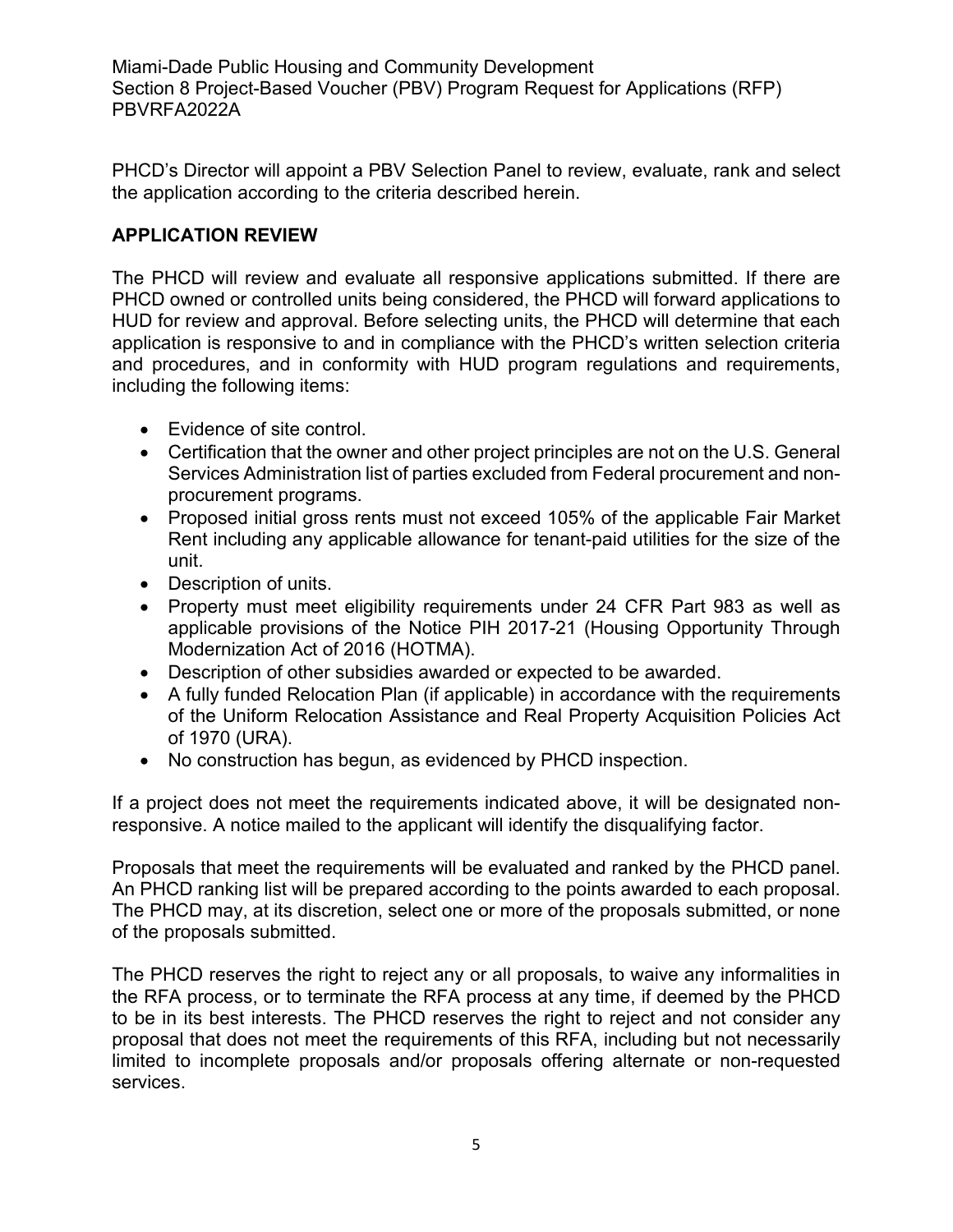The PHCD reserves the fight to award fewer than the number of units requested. The PHCD shall have no obligation to compensate any applicant for any costs incurred in respond to this RFA.

### **OTHER REQUIREMENTS**

Before executing an Agreement with any selected owner, PHCD will:

- Establish rents in accordance with §983.152. For any PHCD-owned unit, an independent entity will determine a recommendation for initial rents which then will be submitted to the HUD field office for final approval.
- Obtain subsidy-layering contract rent reviews from HUD, if applicable.
- Obtain environmental clearance in accordance with §983.58.

# **RANKING AND SELECTION CRITERIA**

The PHCD will use the following to rank and select applications under PBVRFA2022A.

### **Scoring Criteria for Rehabilitated and New Construction Units:**

| <b>CRITERIA</b>                     | <b>MAX. POINTS AVAILABLE</b> |
|-------------------------------------|------------------------------|
| 1. Gross rent within 105% of the    | -10                          |
| PHCD payment standard               |                              |
| 2. Ownership/Developer              | 25                           |
| Experience                          |                              |
| 3. Project Supportive Services      | 10                           |
| 4. Property PBV Management          | 15                           |
| Experience                          |                              |
| 5. Project Feasibility/Readiness to | 40                           |
| begin Construction                  |                              |
| <b>TOTAL POINTS AVALABLE</b>        | 100                          |

### **APPLICATIONS REVIEWED IN RESPONSE TO PBVRFA2022A**

Applications will be reviewed and ranked and will be subject to the selection criteria described above. The following procedures will be followed by the PHCD in accepting and screening owner applications submitted for the PBV Program.

### **APPLICATION SUBMISSION DEADLINE**

Owner applications will be accepted at the PHCD office located at: 701 NW 1<sup>st</sup> Court, 16<sup>th</sup> Floor, Front Desk-Procurement Unit, Miami, FL 33136.